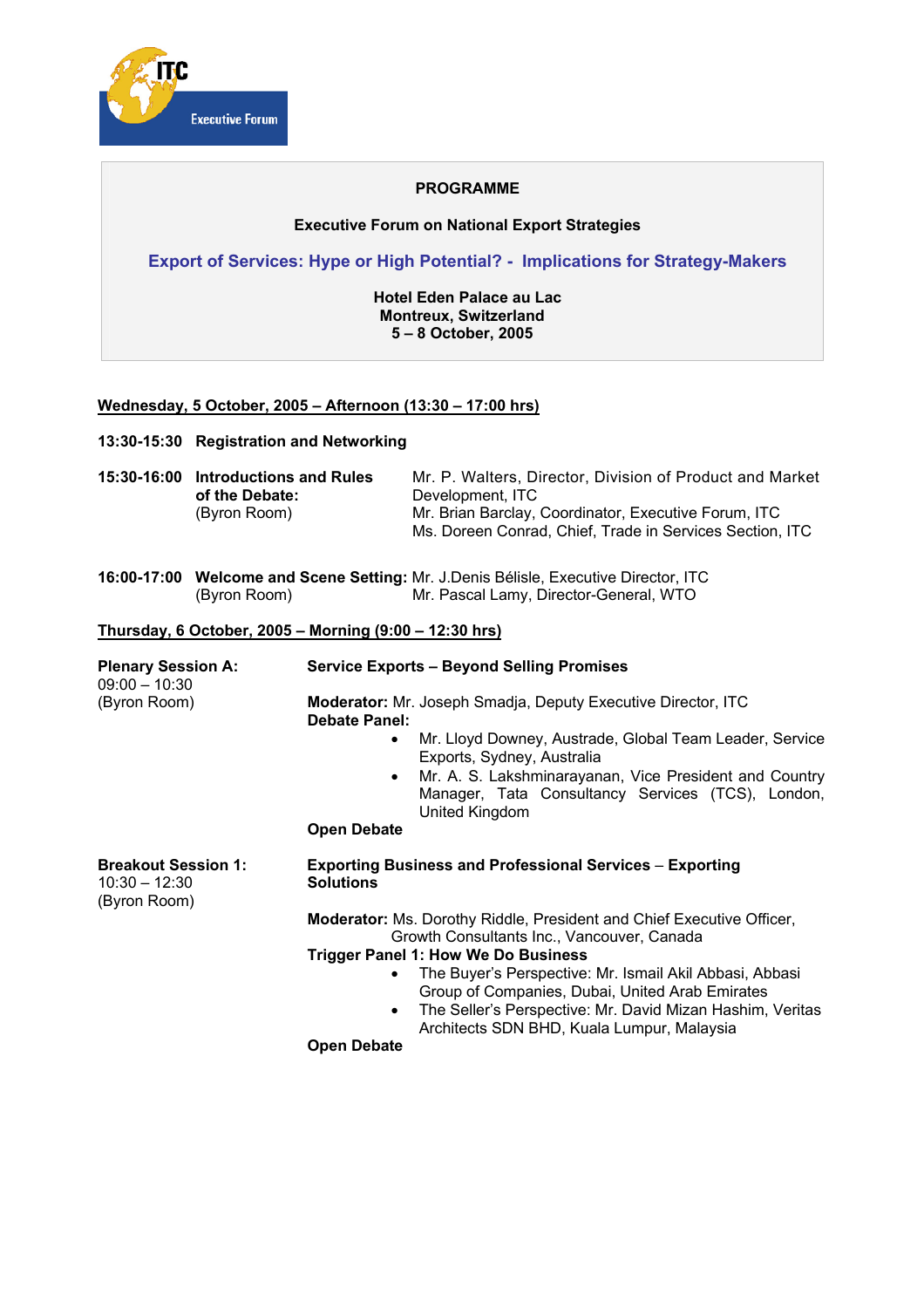## **Thursday, 6 October, 2005** – **Morning (continued)**

| <b>Breakout Session 2:</b><br>$10:30 - 12:30$<br>(Belle Epoque Room) | Exporting Environmental Services - A Clean Sweep of the<br><b>Marketplace</b>                                                                                                                                                                                                                                                                                                                                                                                                                               |
|----------------------------------------------------------------------|-------------------------------------------------------------------------------------------------------------------------------------------------------------------------------------------------------------------------------------------------------------------------------------------------------------------------------------------------------------------------------------------------------------------------------------------------------------------------------------------------------------|
|                                                                      | <b>Moderator:</b> Ms. Linda Schmid, Trade in Services Officer, ITC<br><b>Trigger Panel 2: How We Do Business</b><br>The Buyer's Perspective: Mr. Tikhala Chibwana, Chief<br>$\bullet$<br>Executive, Malawi Environmental Endowment Trust,<br>Blantyre, Malawi<br>The Seller's Perspective: Mr. Seteng Motalaote, CEO,<br>$\bullet$<br>Wave Sanitation Services, Gaborone, Botswana<br><b>Open Debate</b>                                                                                                    |
| <b>Breakout Session 3:</b><br>$10:30 - 12:30$<br>(Victoria Room)     | <b>Exporting Construction, Engineering and Turnkey Services -</b><br><b>Building from the Bottom Up</b>                                                                                                                                                                                                                                                                                                                                                                                                     |
|                                                                      | Moderator: Mr. Carlos Primo Braga, Senior Adviser, International Trade<br>Department, The World Bank, Geneva, Switzerland<br><b>Trigger Panel 3: How We Do Business</b><br>The Buyer's Perspective: Mr. Anders Claesson, Former<br>$\bullet$<br>Vice President, Civil Engineering AB, Far East, SKANSKA,<br>Stockholm, Sweden<br>The Seller's Perspective: Mr. Rasit Ünüvar, President,<br>$\bullet$<br>Association of Turkish Consulting Engineers and<br>Architects, Ankara, Turkey<br><b>Open Debate</b> |
| <b>Informal Session:</b><br>$13:30 - 14:00$<br>(Byron Room)          | Case Study: Business Process Outsourcing (video presentation)                                                                                                                                                                                                                                                                                                                                                                                                                                               |
|                                                                      | Thursday, 6 October, 2005 - Afternoon (14:00 - 17:30 hrs)                                                                                                                                                                                                                                                                                                                                                                                                                                                   |
| $14:00 - 16:00$                                                      | Breakout Session 4: Exporting Financial Services - Talking Money                                                                                                                                                                                                                                                                                                                                                                                                                                            |
| (Victoria Room)                                                      | Moderator: Mr. James French, Managing Director, Pangea Global<br>Financial Solutions, Virginia, USA<br><b>Trigger Panel 4: How We Do Business</b><br>The Buyer's Perspective: Mr. Ludovic Verbist, Managing<br>$\bullet$<br>Director, AAMIL Ltd, Port-Louis, Mauritius<br>The Seller's Perspective: Mr. Sunil Banymandhub,<br>٠<br>Executive Director, Rogers & Co. Ltd., Port Louis,<br><b>Mauritius</b>                                                                                                   |
|                                                                      | <b>Open Debate</b>                                                                                                                                                                                                                                                                                                                                                                                                                                                                                          |
| $14:00 - 16:00$                                                      | Breakout Session 5: Exporting Transport and Logistics Services - A Moving Target                                                                                                                                                                                                                                                                                                                                                                                                                            |
| (Belle Epoque Room)                                                  | Moderator: Mr. Loh Wah Sing, Chief Executive Officer, International Trade<br>Institute of Singapore, Singapore<br><b>Trigger Panel 5: How We Do Business</b><br>The Buyer's Perspective: Mr. Yu Jianmin, Assistant<br>$\bullet$<br>President, Sinotrans Limited, Beijing, P.R. China<br>The Seller's Perspective: Mr. Chinpal Rauniar, Consultant,<br>$\bullet$<br>Shiv Sabitri Sadan, Kathmandu, Nepal<br><b>Open Debate</b>                                                                               |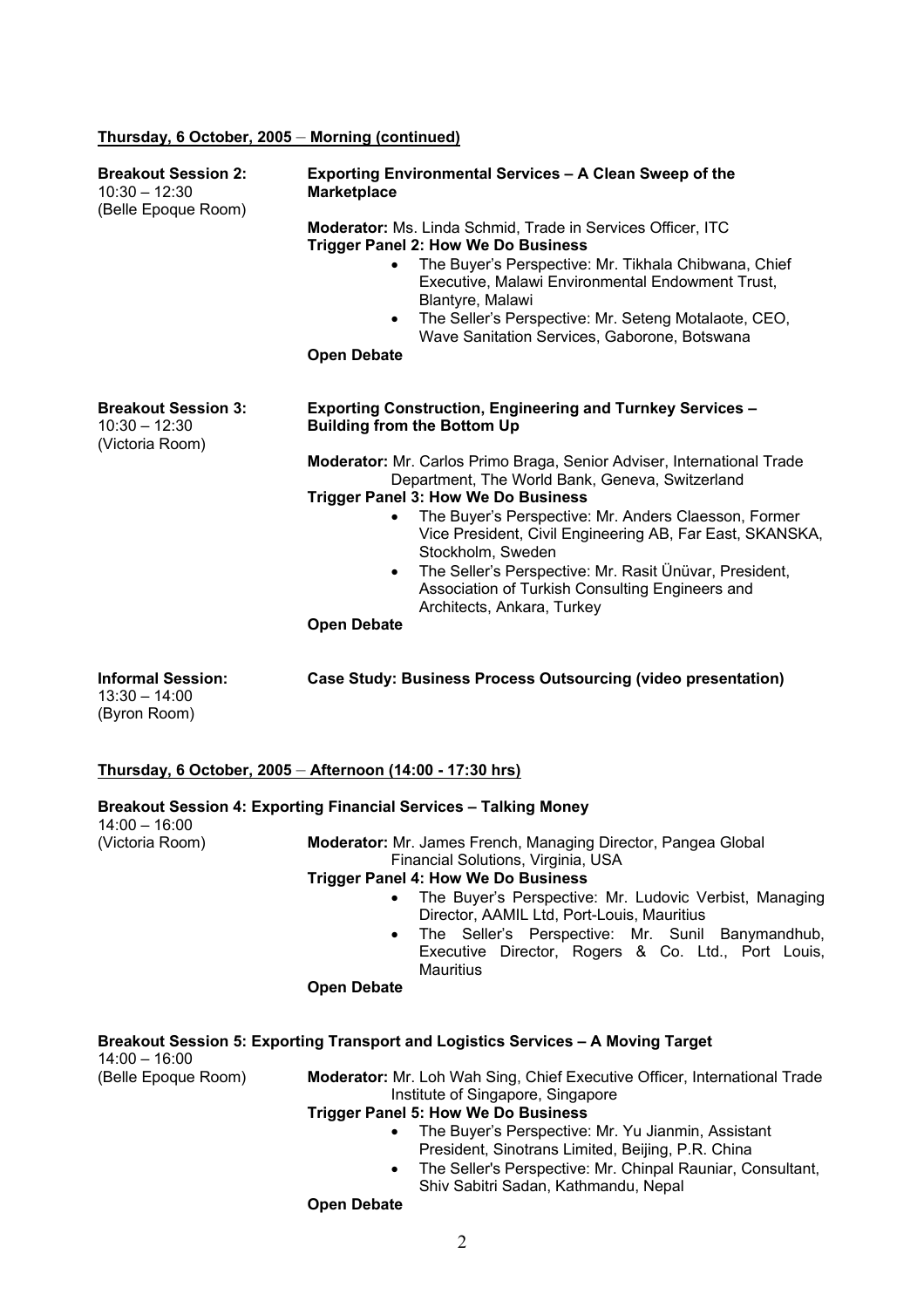# **Thursday, 6 October, 2005 – Afternoon (continued)**

| <b>Breakout Session 6:</b><br>$14:00 - 16:00$<br>(Byron Room) | <b>Exporting Information and Communications Technology</b><br>Services - Still an Opportunity?                                                                                                                                                                                                                                                                                                                                                  |
|---------------------------------------------------------------|-------------------------------------------------------------------------------------------------------------------------------------------------------------------------------------------------------------------------------------------------------------------------------------------------------------------------------------------------------------------------------------------------------------------------------------------------|
|                                                               | Moderator: Mr. Anton J. Said, Executive Forum, ITC<br><b>Trigger Panel 6: How We Do Business</b><br>Mr. Didar Alwyn Singh, Joint Secretary, Ministry of Heavy<br>Industries, New Delhi, India<br>Mr. George Sharkov, Chairman, BASSCOM, Sofia,<br>$\bullet$<br><b>Bulgaria</b><br><b>Open Debate</b>                                                                                                                                            |
| <b>Plenary Session B:</b><br>$16:00 - 17:30$<br>(Byron Room)  | Breaking Into and Developing the Market - Some Preliminary<br><b>Conclusions</b><br>Moderator: Mr. George Saibel, Director, Special Advisory Services<br>Division, Commonwealth Secretariat, London, United Kingdom<br>Commentator: Mr. John Whelan, Chief Executive Officer, Irish Exporters'<br>Association, Dublin, Ireland<br><b>Open Debate</b>                                                                                            |
| <u>Friday, 7 October, 2005 – Morning (9:00 – 12:30 hrs)</u>   |                                                                                                                                                                                                                                                                                                                                                                                                                                                 |
| <b>Plenary Session C:</b><br>$09:00 - 10:30$                  | Value-Based Tourism - Getting the Most of the Tourism Dollar                                                                                                                                                                                                                                                                                                                                                                                    |
| (Byron Room)                                                  | Moderator: Mr. Brian Barclay, Coordinator, Executive Forum, ITC<br><b>Response Panel</b><br>Mr. Adama Bah, Secretary General, Association of Small-<br>$\bullet$<br>Scale Enterprises in Tourism, Bakau, The Gambia<br>Mr. Roberto Bennett, General Manager, Uruguay XXI,<br>$\bullet$<br>Montevideo, Uruguay<br><b>Open Debate</b>                                                                                                             |
| <b>Plenary Session D:</b><br>$10:30 - 12:30$<br>(Byron Room)  | Business Process Outsourcing - A New Name for Old<br><b>Business?</b>                                                                                                                                                                                                                                                                                                                                                                           |
|                                                               | Moderator: Mr. Ian Beesley, WOTACO and United Nations Staff College,<br>London, United Kingdom<br><b>Response Panel:</b>                                                                                                                                                                                                                                                                                                                        |
|                                                               | The Buyer's Perspective: Mr. Andrew Wall, Chief<br>$\bullet$<br>Technical Officer/Outsourcing Manager, Wall & Associates<br>P.C. Chartered Accountants, Toronto, Canada<br>The Seller's Perspective: Mr. Luwanga Abubaker, CEO,<br>$\bullet$<br>Cayman Consults Ltd, Kampala, Uganda<br>The Broker's Perspective: Mr. Paul Halpin, Managing<br>$\bullet$<br>Director, Halpin International Ltd., Riviere Noire, Mauritius<br><b>Open Debate</b> |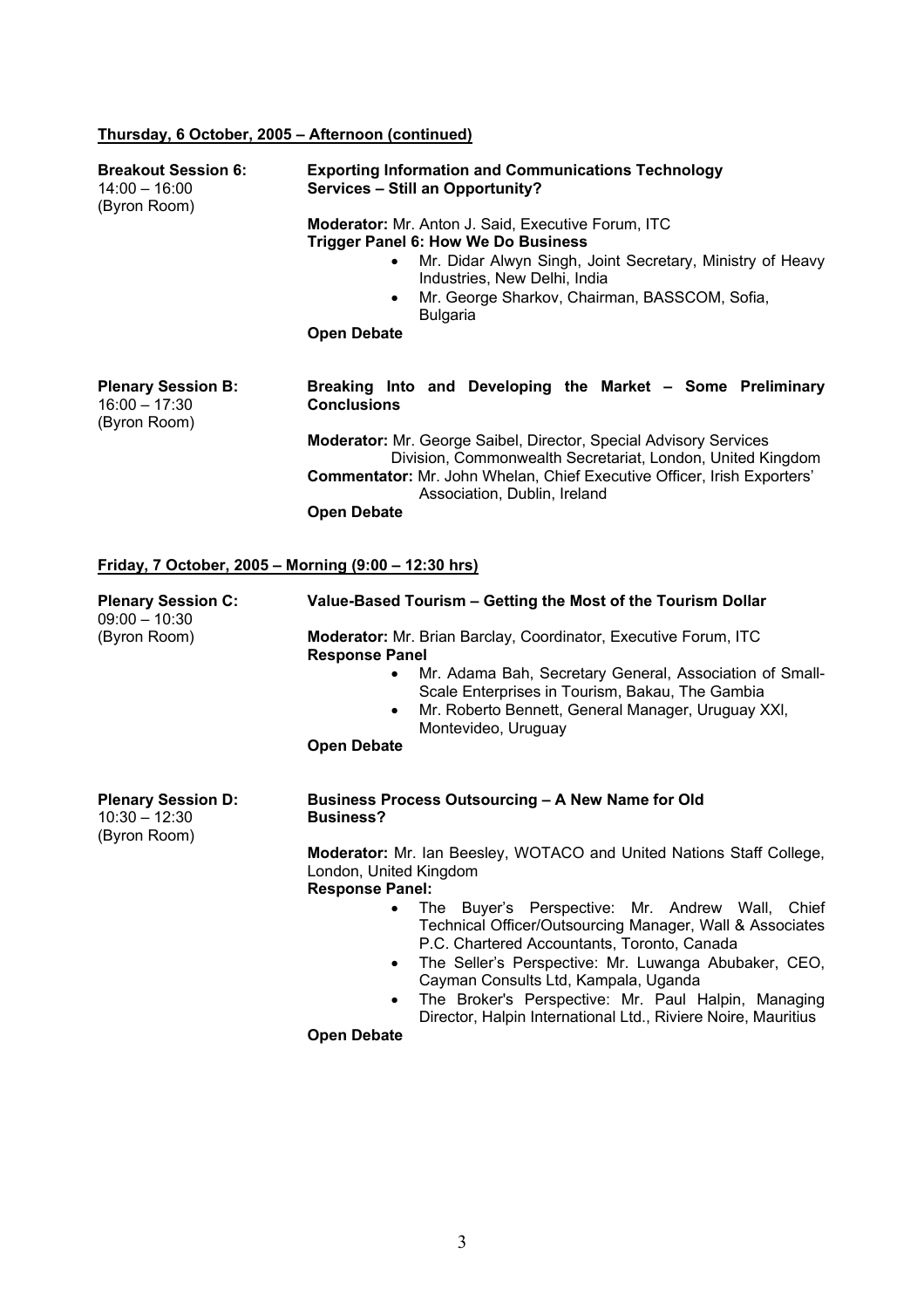# **Friday, 7 October, 2005 – Afternoon (14:00 – 17:30 hrs)**

| <b>Plenary Session E:</b><br>$14:00 - 15:30$            | <b>Quality Management for Services - Does Assurance Matter?</b>                                                                                                                                                                                                                                                                         |  |
|---------------------------------------------------------|-----------------------------------------------------------------------------------------------------------------------------------------------------------------------------------------------------------------------------------------------------------------------------------------------------------------------------------------|--|
| (Byron Room)                                            | Moderator: Mr. Martin Kellermann, International Consultant on Standards,<br>Technical Regulations and Conformity Assessment, Pretoria, South Africa<br><b>Response Panel</b><br>Ms. Françoise Rein, Deputy Vice President, Service<br>$\bullet$<br>Industry, Société Générale de Surveillance, Geneva,<br>Switzerland                   |  |
|                                                         | Mr. Olivier Audebert, Services Certification Specialist,<br>$\bullet$<br>AFAQ AFNOR International, Paris, France<br>McKinley, Deputy Secretary-General,<br>Mr.<br>Kevin<br>$\bullet$<br>International Organization for Standardization, Geneva,<br>Switzerland<br><b>Open Debate</b>                                                    |  |
|                                                         |                                                                                                                                                                                                                                                                                                                                         |  |
| <b>Plenary Session F:</b><br>$15:30 - 17:30$            | Selling the Promise - Credibility through Branding                                                                                                                                                                                                                                                                                      |  |
| (Byron Room)                                            | Moderator: Mr. Simon Anholt, Chairman, Earthspeak, London, United<br>Kingdom                                                                                                                                                                                                                                                            |  |
|                                                         | <b>Response Panel</b><br>Mr. Costin Lianu, General Director, General Directorate for<br>Export Promotion, Ministry of Economy and Commerce,<br>Bucharest, Romania<br>Mr. Olufemi Boyede, Chief Executive, Koinonia Ventures<br>$\bullet$<br>Ltd., Lagos, Nigeria<br>Mr. Jacques Rostenne, President, PERWIT International,<br>$\bullet$ |  |
|                                                         | Ottawa, Canada<br><b>Open Debate</b>                                                                                                                                                                                                                                                                                                    |  |
| Friday, 7 October, 2005 (18:00 - 19:30 hrs)             |                                                                                                                                                                                                                                                                                                                                         |  |
| <b>Informal Session:</b><br>$18:00 - 19:30$             | Trade, Gender and Technical Cooperation - From Ideas to<br>Implementation                                                                                                                                                                                                                                                               |  |
| (Victoria Room)                                         | Moderator: Ms. Sabine Meitzel, Senior Officer on Cross-cutting Issues,<br>Division of Trade Support Services, ITC                                                                                                                                                                                                                       |  |
| Saturday, 8 October, 2005 - Morning (08:30 - 12:30 hrs) |                                                                                                                                                                                                                                                                                                                                         |  |
| <b>Plenary Session G:</b><br>$08:30 - 09:30$            | Financing Service Exports - Is It Really a Problem?                                                                                                                                                                                                                                                                                     |  |
| (Byron Room)                                            | Moderator: Mr. Hari Sankaran, Joint Managing Director, Infrastructure<br>Leasing & Financial Services Ltd., Mumbai, India                                                                                                                                                                                                               |  |
|                                                         | <b>Response Panel</b><br>Mr. Slim Chaker, Coordinating Director, Fonds d'Accès<br>$\bullet$<br>aux Marchés d'Exportation (FAMEX), Tunis, Tunisia<br>Mr. Isidro A. Sobrecarey, Executive Vice President, Trade<br>٠<br>Investment Development Corporation<br>of the<br>and                                                               |  |
|                                                         | Philippines (PhilEXIM), Manila, Philippines<br><b>Open Debate</b>                                                                                                                                                                                                                                                                       |  |